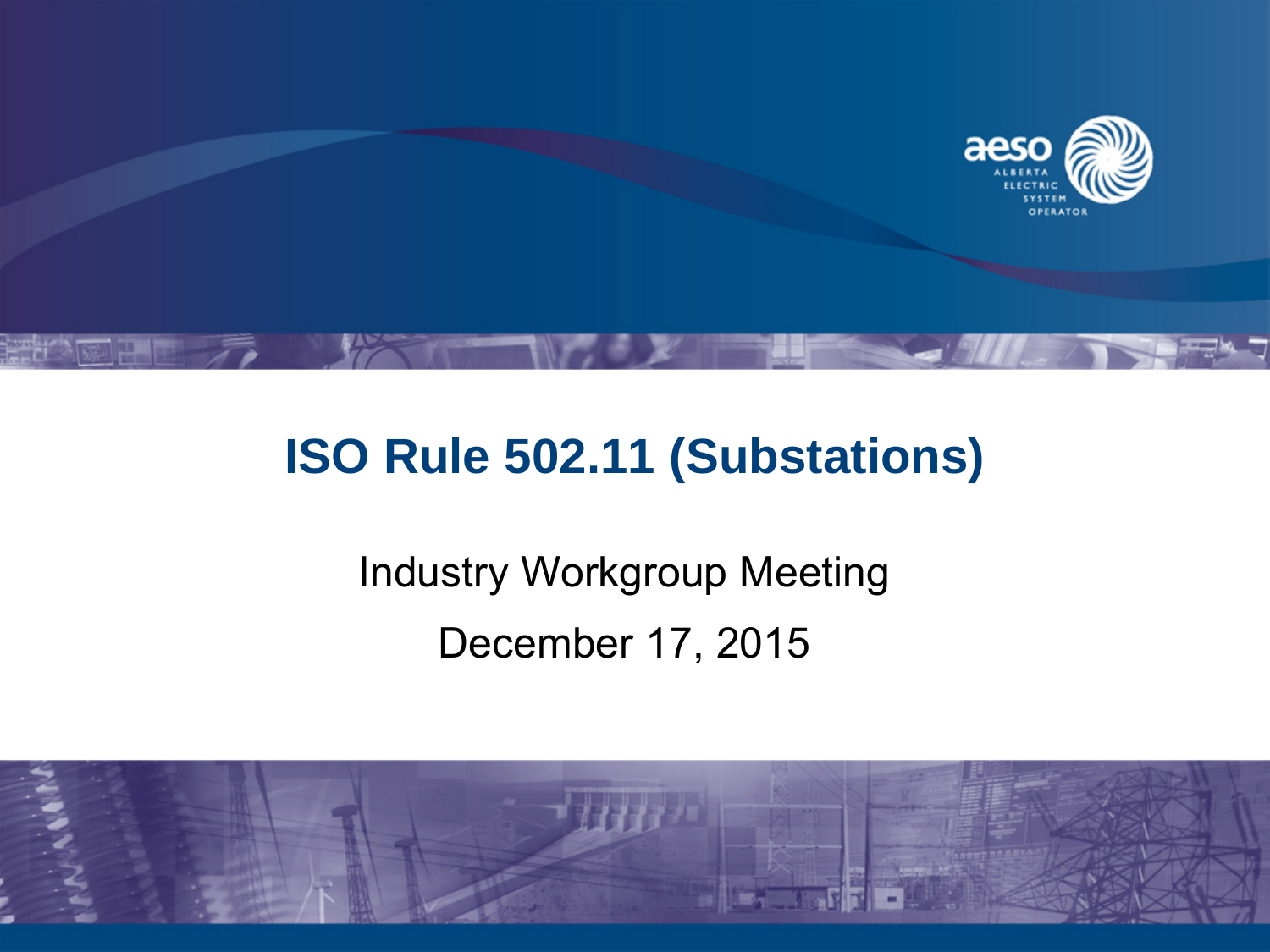

- Layout is the physical arrangement of various elements and components relative to each another
- Layout influences the initial and future cost, reliability, O&M flexibility, and protection complexity
- Layout is driven by a number of factors
	- Reliability Time and effort required to restore service
	- Cost
	- Switching flexibility in normal abnormal operating conditions
	- Space constraint
	- Expandability
	- Protection complexity of primary and backup protection systems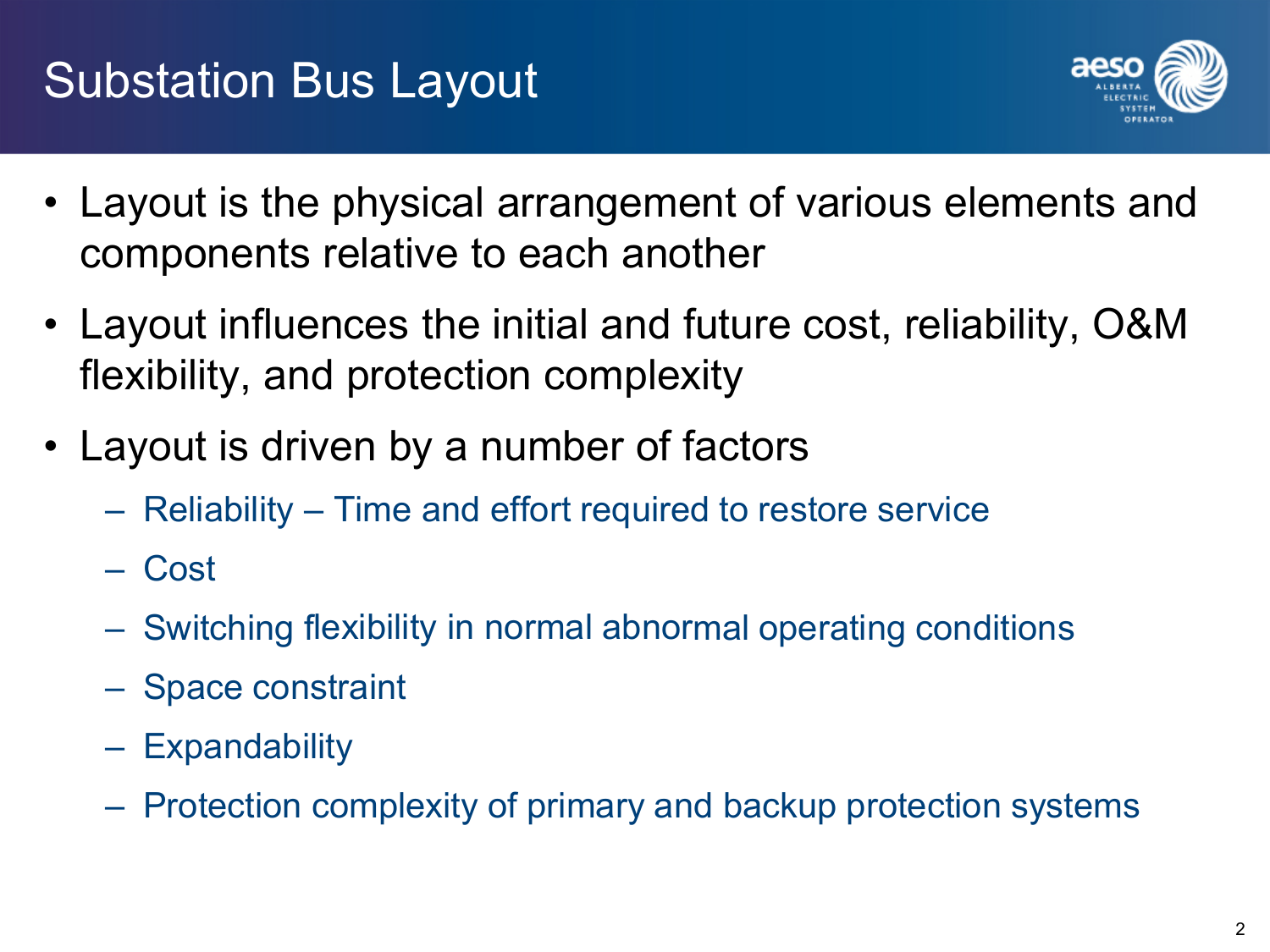

## **A good bus layout should**

- support and promote safety and reliability of supply
- **Perovide maximum maintenance and operating flexibility and**
- be cost effective for current needs and future expansions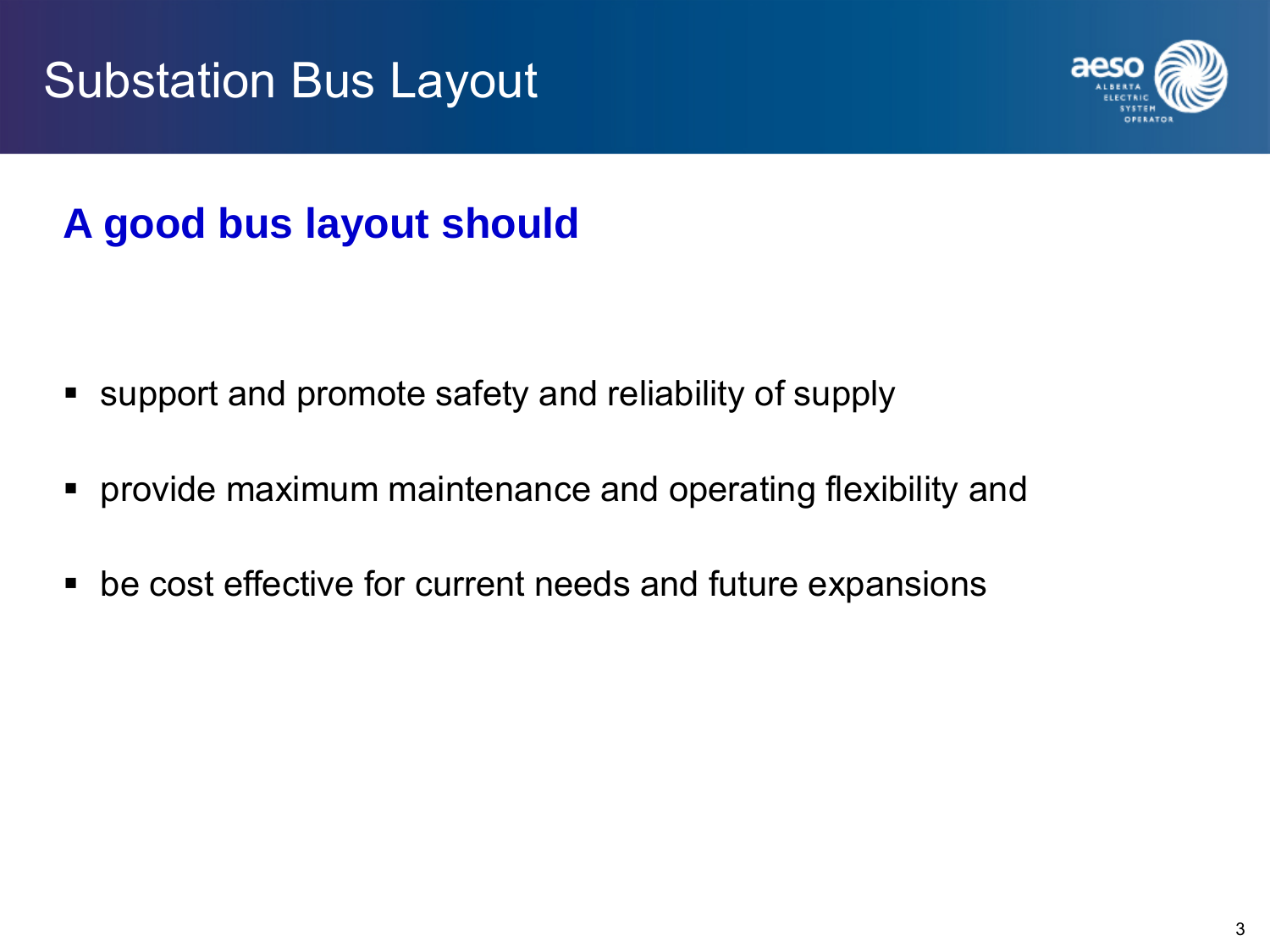- Single bus (or sectionalized buses) in most existing 138/144 kV substations
- Double-breaker (some existing 240 substations, e.g., 205S, 102S)<br>Bus layout Approx. cost
- Breaker-and-half (>50% of new 240 substations)
- Breaker-and-third (some new 138 kV substations)
- Ring bus (some 240/144) kV existing substations, e.g., 732S, 809S, 856S)
- Other combinations

| <b>Bus layout</b> | <b>Approx. cost</b> |
|-------------------|---------------------|
| Single bus        | 100%                |
| Sectionalized bus | 120%                |
| Breaker-and-third | 140%                |
| Breaker-and-half  | 160%                |
| Double breaker    | 210%                |
| Ring bus          | 155%                |

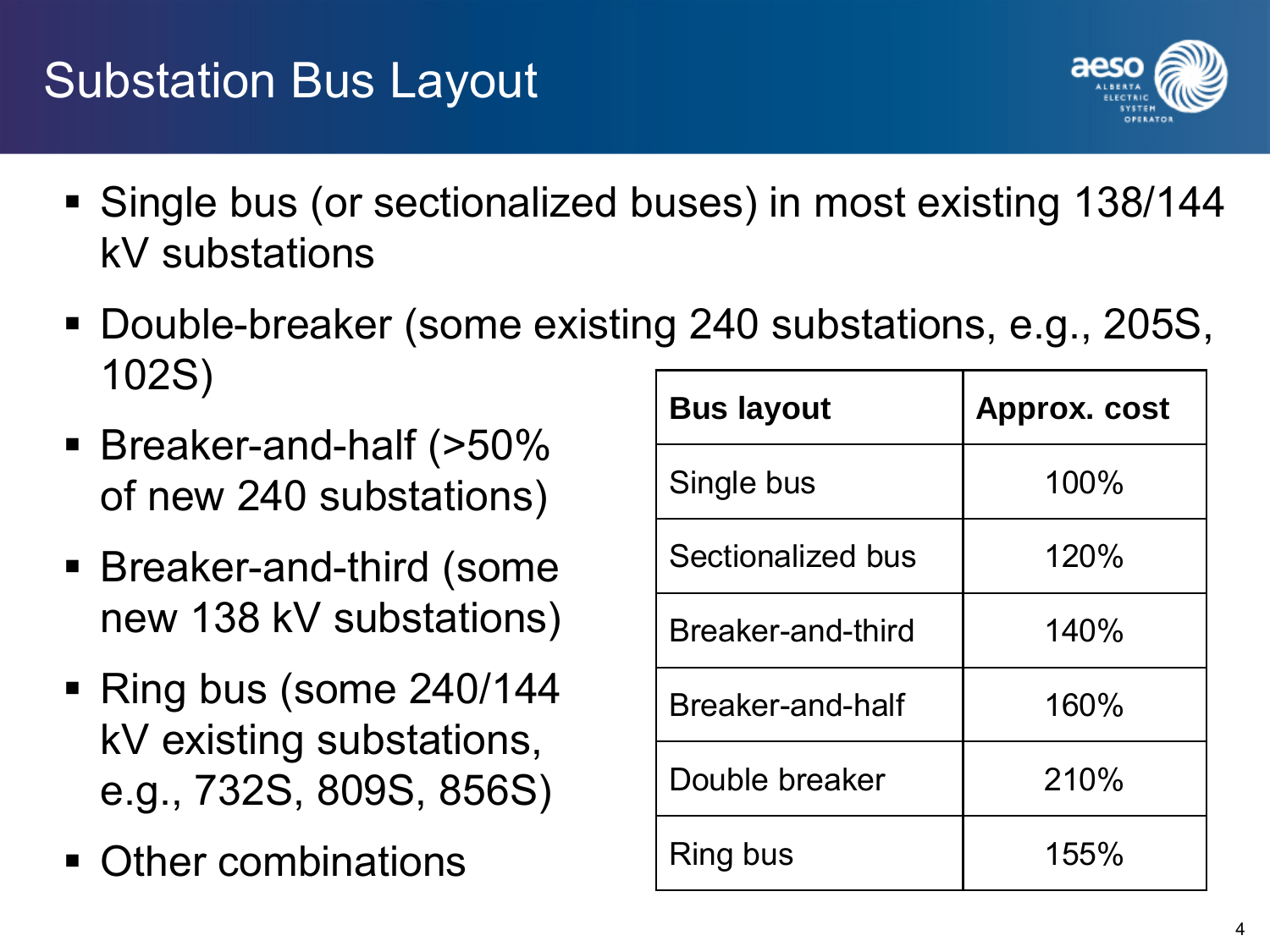# Simple Bus



#### **Advantages**

- Lowest cost
- Small land footprint
- Simple protection

#### **Disadvantages**

- Lowest reliability loss of entire station
- Loss of all circuits in a bus section
- Operating & maintenance flexibility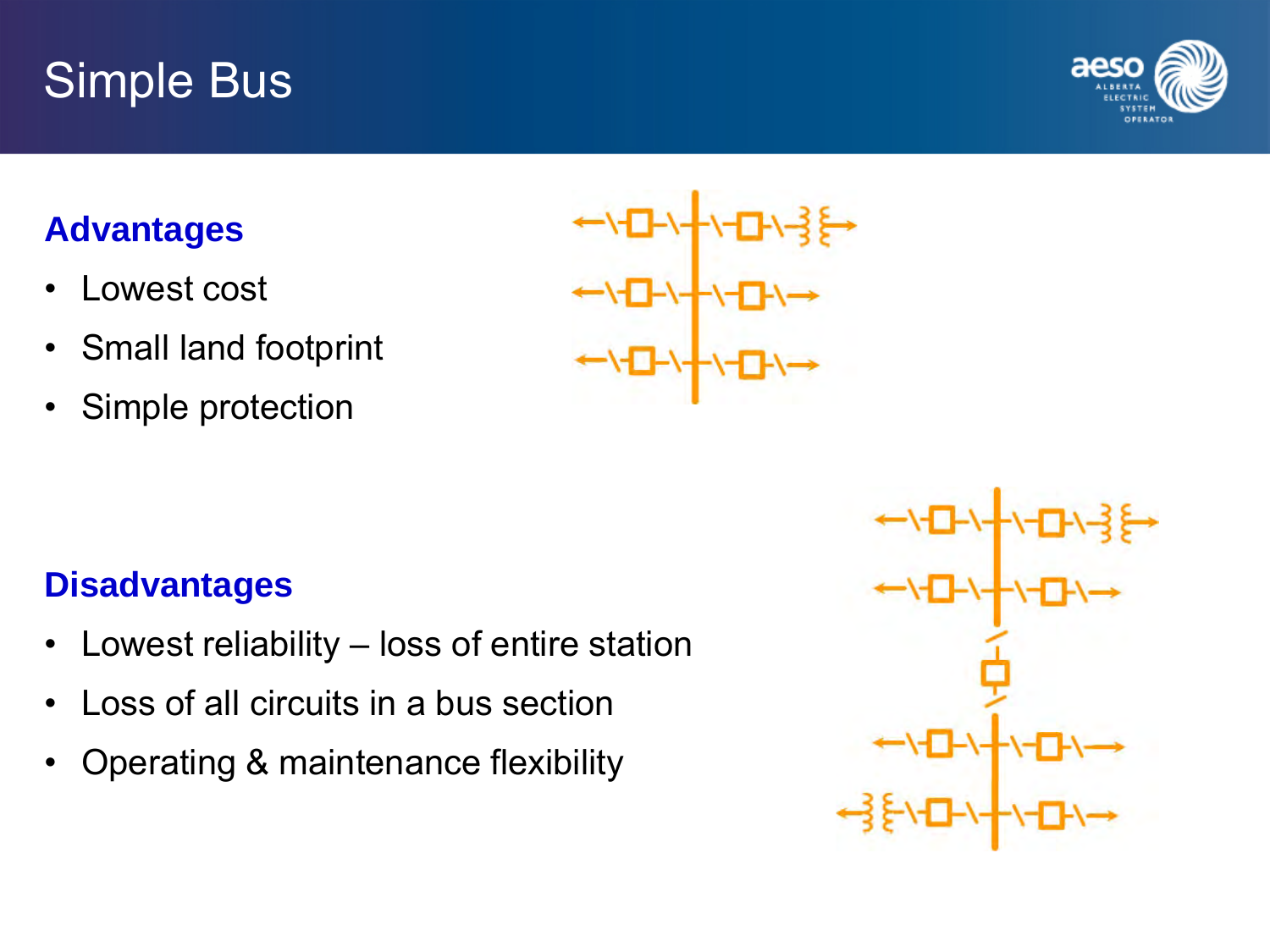





#### **For all substations (for discussions)**

- Under what conditions do we require sectionalizer?  $\geq 2$  incoming line terminations plus ≥ 2 transformer terminations?
- Under what conditions do we need a tie breaker?  $\geq$  3 line terminations?
- How do we consider expandability? Simple bus  $\rightarrow$  breaker-and-half
- Should we require a breaker on the HV side of a power transformer? 502.3 requires dual high-speed protection for transformers with ≥ 25 MVA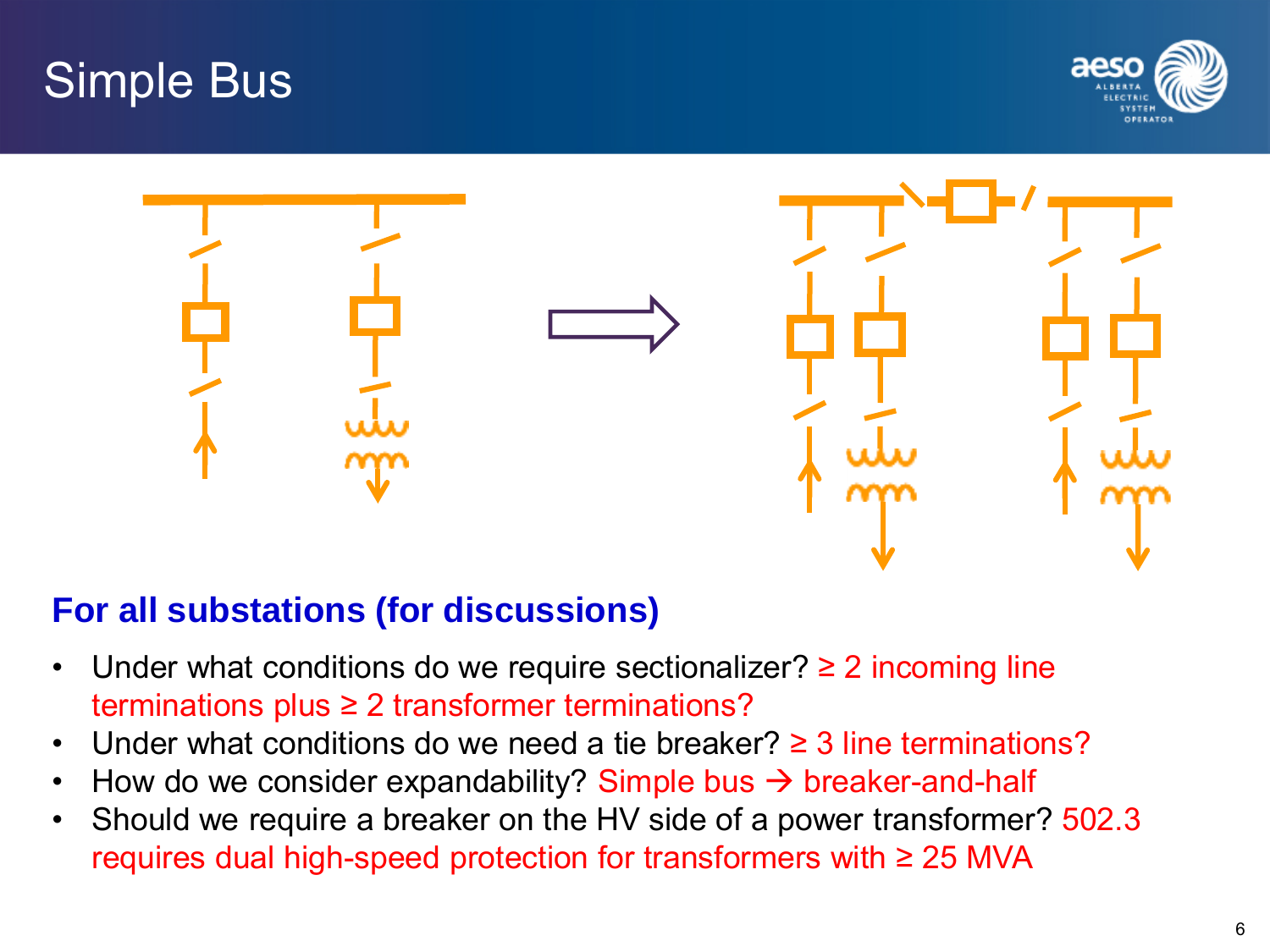

#### **For all substations (for discussions)**

- Bus layout will be such that it minimizes line crossings Yes  $\square$  No  $\square$
- A faulted **element** must not result in the loss of two or more of other **elements** Yes □ No □
- No additional **elements** be taken out of service to accommodate the maintenance of an **element** Yes □ No □
- No terminal components shall be the limiting factor for the rating of all **transmission**  facilities connected Yes □ No □
- When constructing an incomplete breakerand-half or breaker-and-third diameter, disconnect switches should be installed to minimize outage time during the installation of the remaining breakers Yes  $\Box$  No  $\Box$

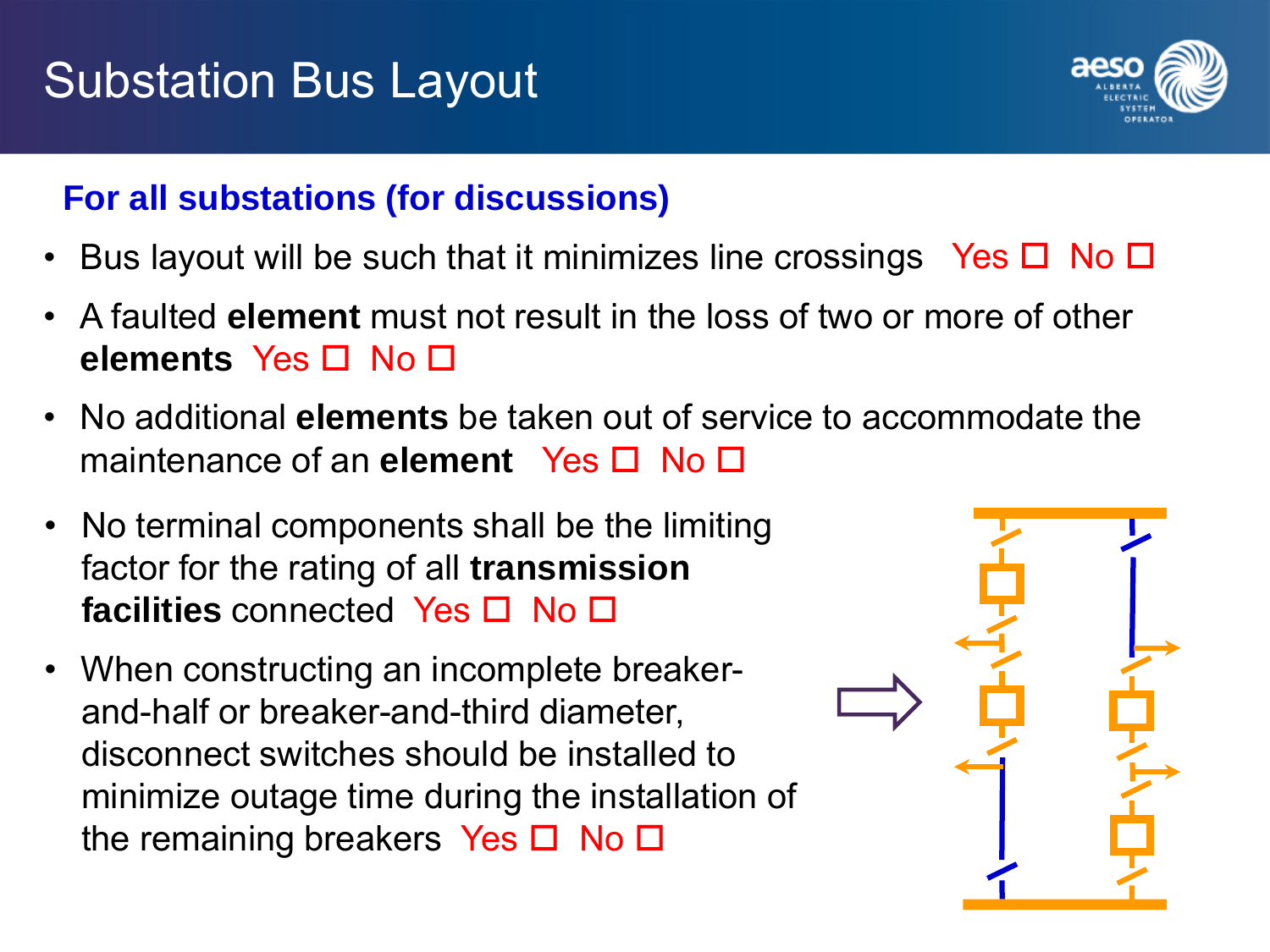# Ring Bus



#### **Advantages**

- Higher reliability
- No main buses
- O&M flexibility



#### **Disadvantages**

- System split under N-1-1 situations
- Protection complex (autoreclose)
- Number of PTs

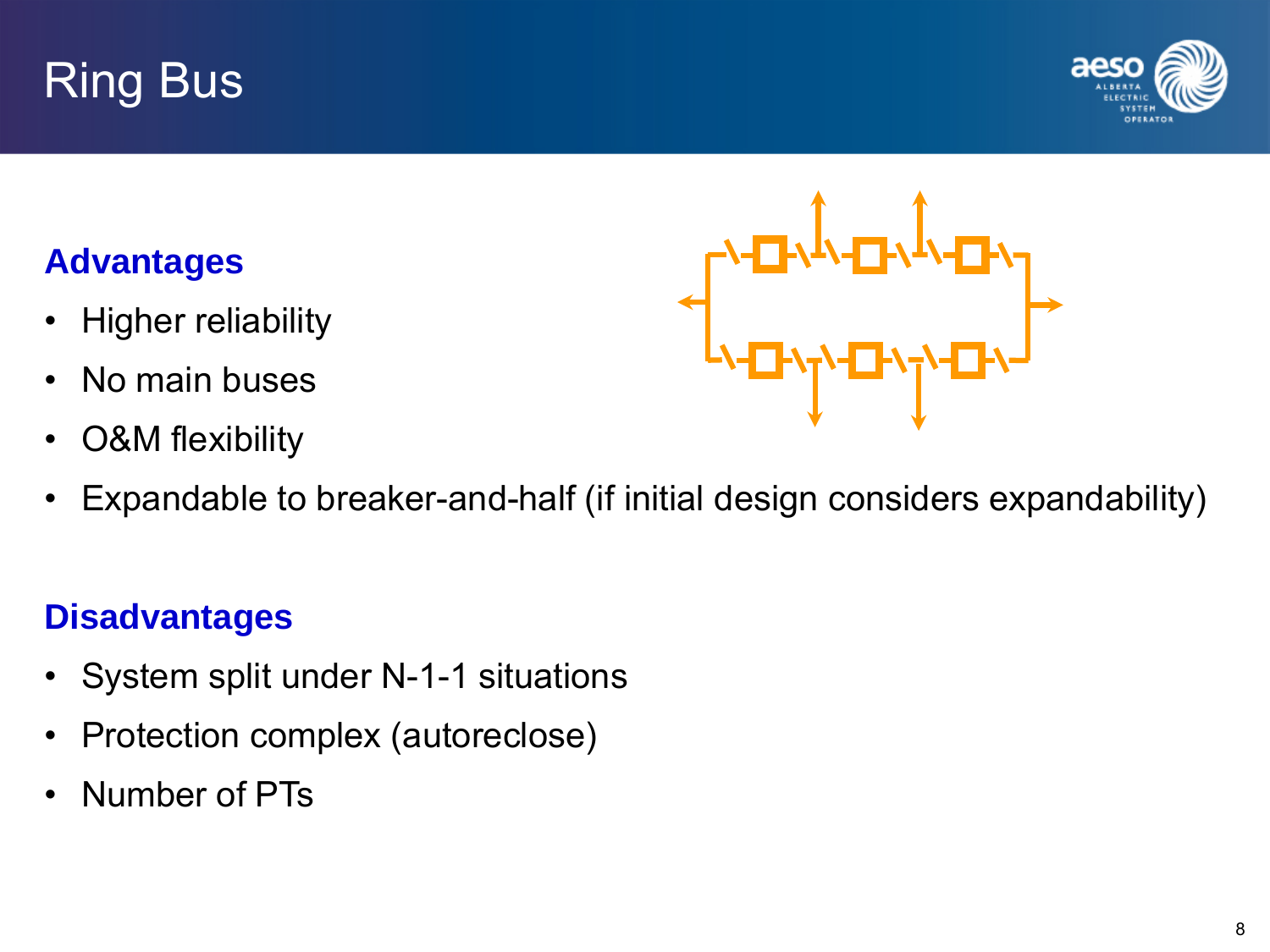

#### **For all substations (for discussions)**

• A ring configuration is acceptable with up to six (6) breakers. A ring bus with more than six breakers is acceptable only if there are two or more transformer terminations

#### Yes  $\Box$  No  $\Box$

• A disconnect switch at the line side must be installed for each transmission line, power transformer and/or generator connection to the substation



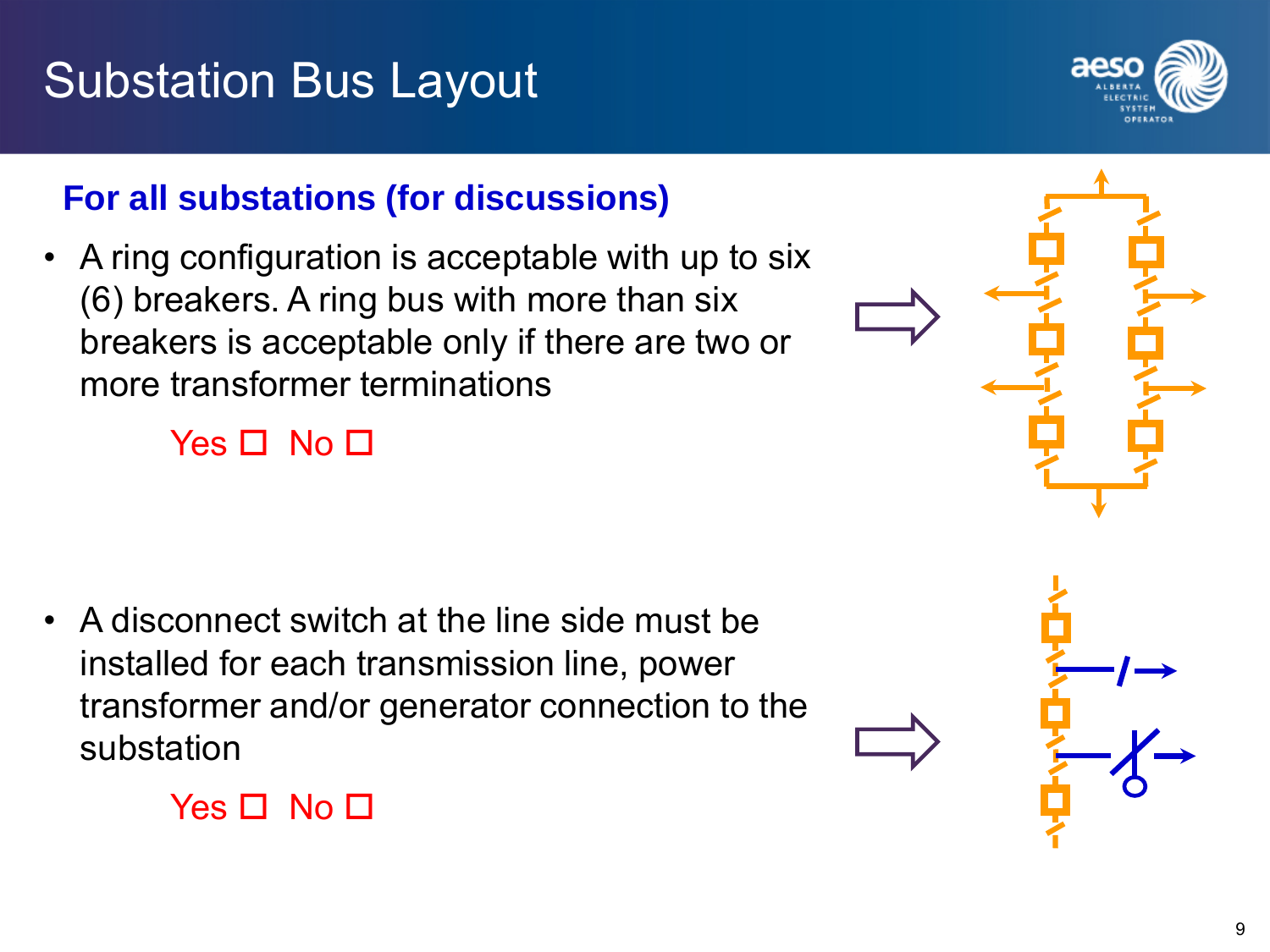# Breaker-and-Half and Breaker-and-Third

# aeso

### **Advantages**

- Highest reliability
- O&M flexibility



#### **Disadvantages**

- **Cost**
- Complex protection
- Number of PTs

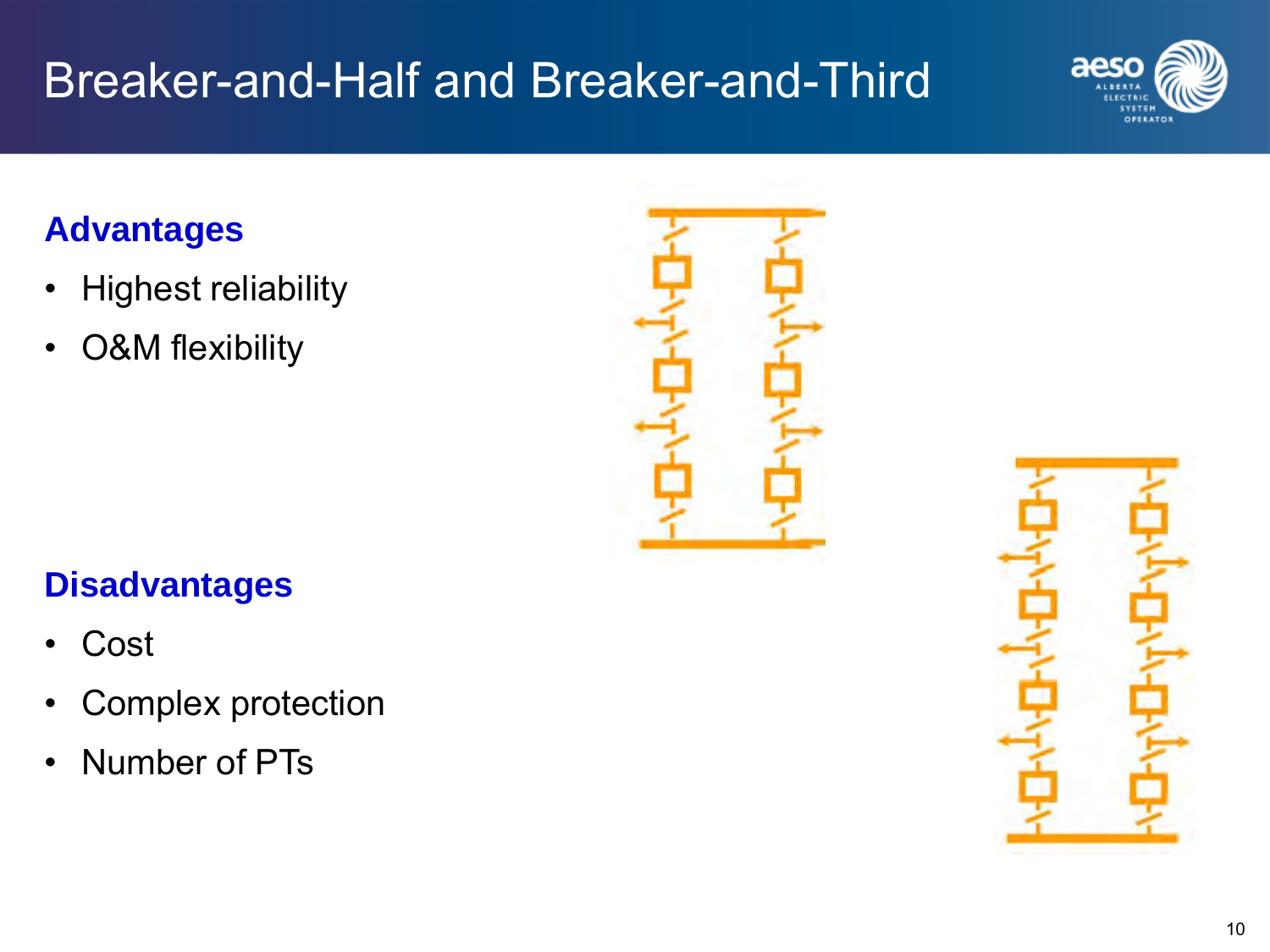# Breaker-and-Half and Breaker-and-Third



#### **For discussions**

- When do we need a breaker in series of the transformer? (three voltage levels?)
- Where should the breaker be? (it depends)



• Should we require that lines connecting to the same remote substation cannot be terminated to the same diameter? (e.g., double circuit lines between two substations)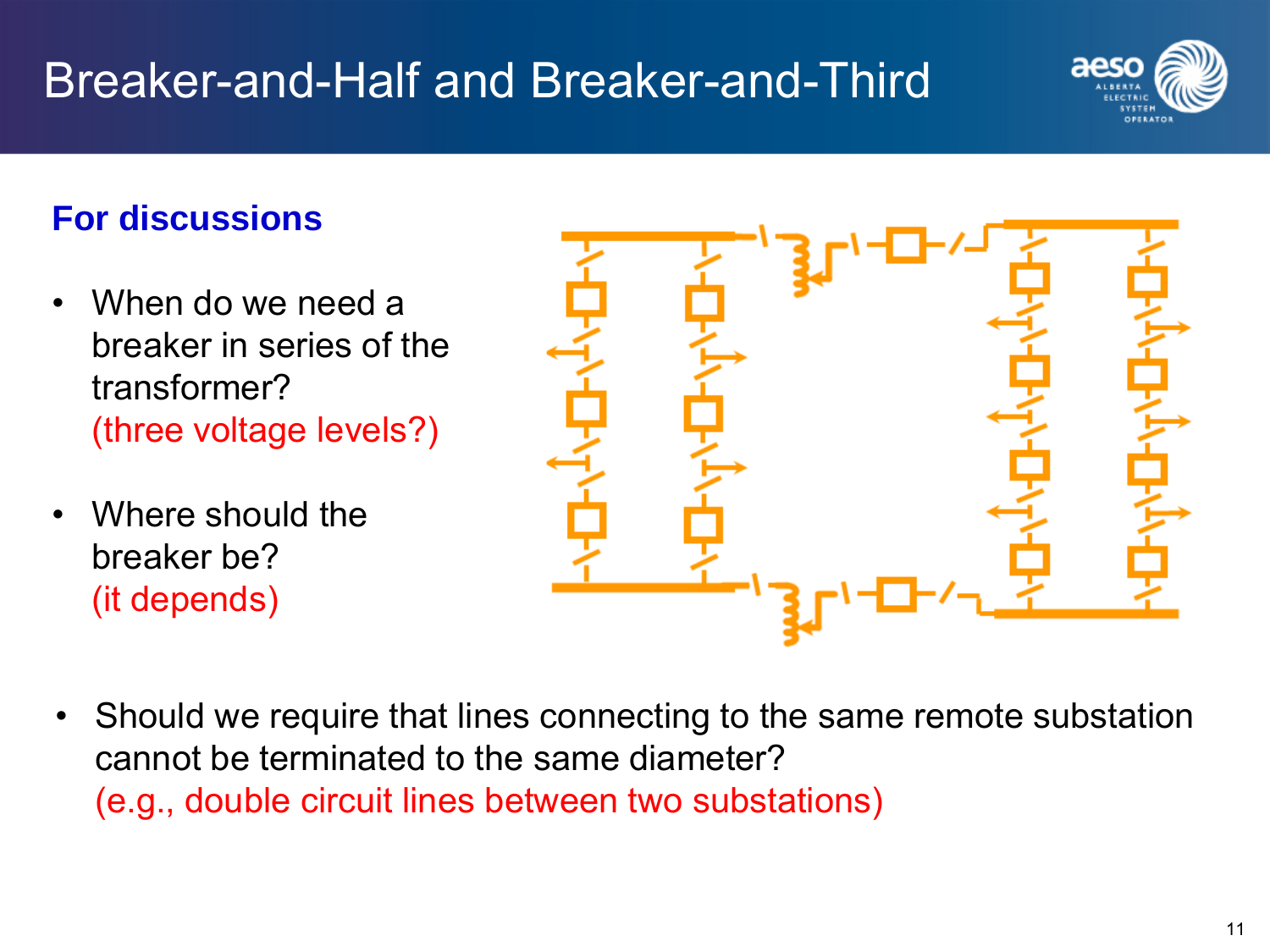

## **Minimum bus ampacity requirement (A) (for discussions)**

| Component                                         | 138/144 kV | 240/260 kV | 500 kV |
|---------------------------------------------------|------------|------------|--------|
| Main bus <sup>1</sup>                             | 1200       | 2000       | 4500   |
| Cross Bus <sup>2</sup>                            | 600        | 2000       | 4000   |
| Feeder <sup>3</sup> or Line terminal <sup>4</sup> | 600        | 2000       | 3000   |

- includes all sections of a ring bus scheme, or each bus section of a simple bus, a breaker-and-half or a breaker-and-third scheme
- <sup>2</sup> includes diameter sections of breaker-and-half or breaker-and-third schemes
- $3\,\,$  includes all equipment from the connection at the low voltage bus to the riser pole
- <sup>4</sup> includes all equipment and conductor from the transmission line to the line breakers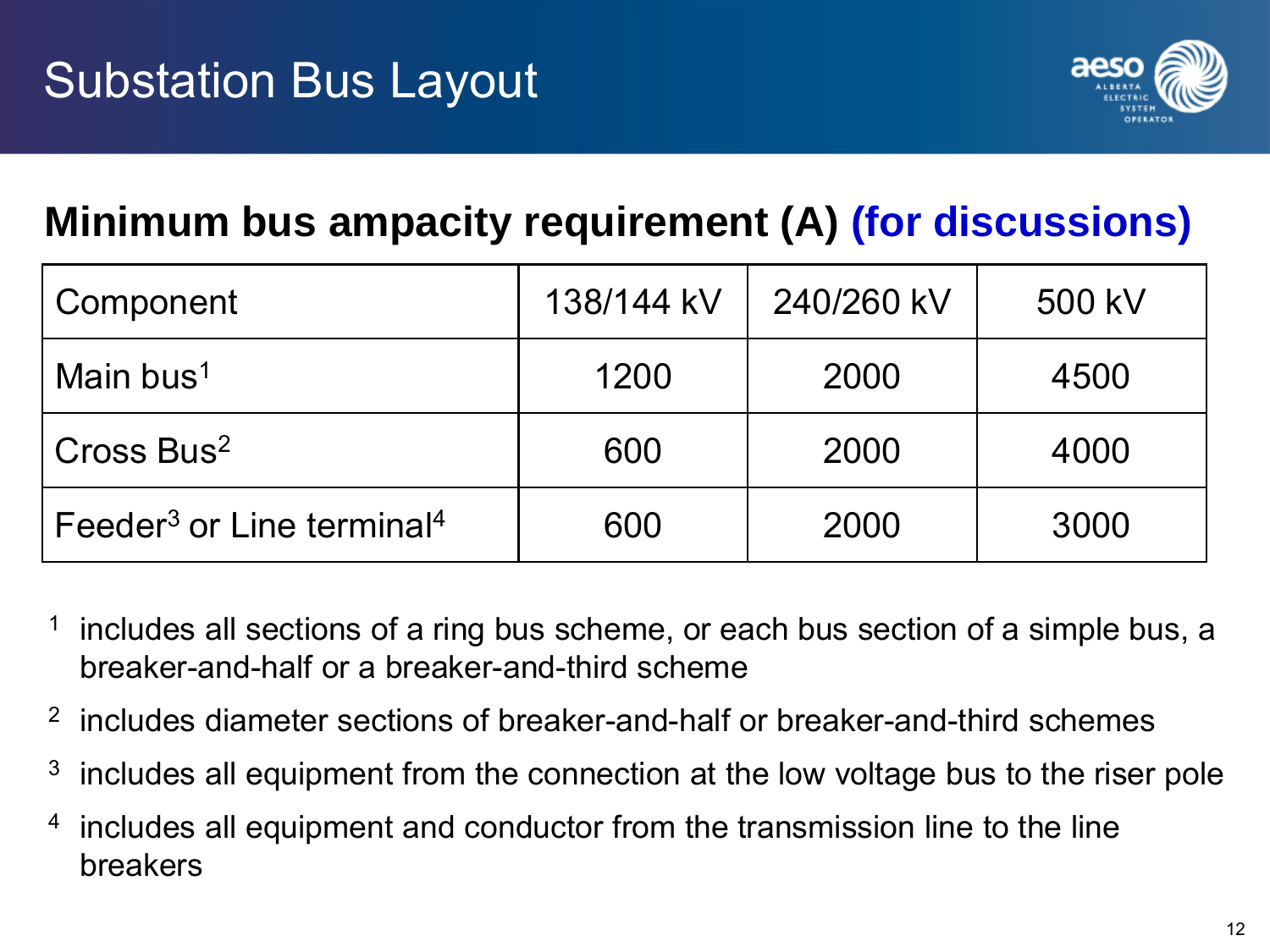

## **For Type 1 Substations (for discussions)**

- Each **element** must be separated by at least one circuit breaker Yes  $\Pi$  No  $\Pi$
- A fault within a bus section cannot result in the loss of another bus section  $Yes \Box No \Box$
- A faulted **element** must not result in the loss of any other **element**  $Yes \Box No \Box$
- Where all three voltage levels (500/240/138 kV) exist, breakers shall be installed between adjacent buses of different voltages Yes  $\Box$  No  $\Box$
- Extendibility or expandability where a substation is initially designed with a simple bus or ring bus, but will ultimately be a 1.5 or 1.3 breakers, it is required that the initial layout must be such that it can be converted into the ultimate layout with minimal incremental cost and minimal disruption Yes  $\Box$  No  $\Box$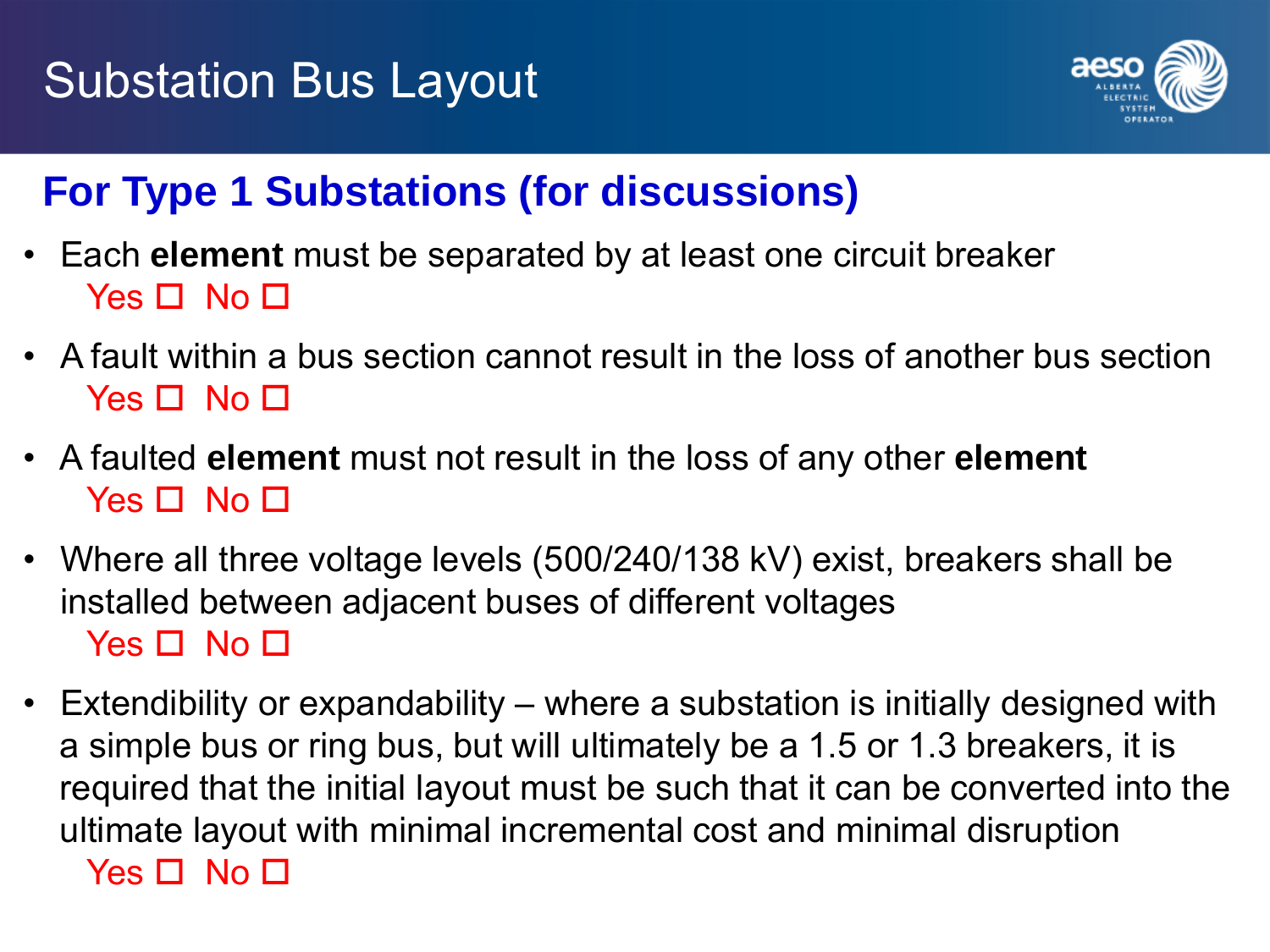

## **For Type 1 Substations (for discussions)**

• In ring bus, the substation must be physically and electrically designed so that lines are not terminated in positions that will ultimately be evolved into buses. Transformers, however, are permissible to terminate in these positions

 $Yes \Box No \Box$ 

• AESO shall provide, in the FS document, the ultimate substation configuration including the number of terminations and voltage compensation devices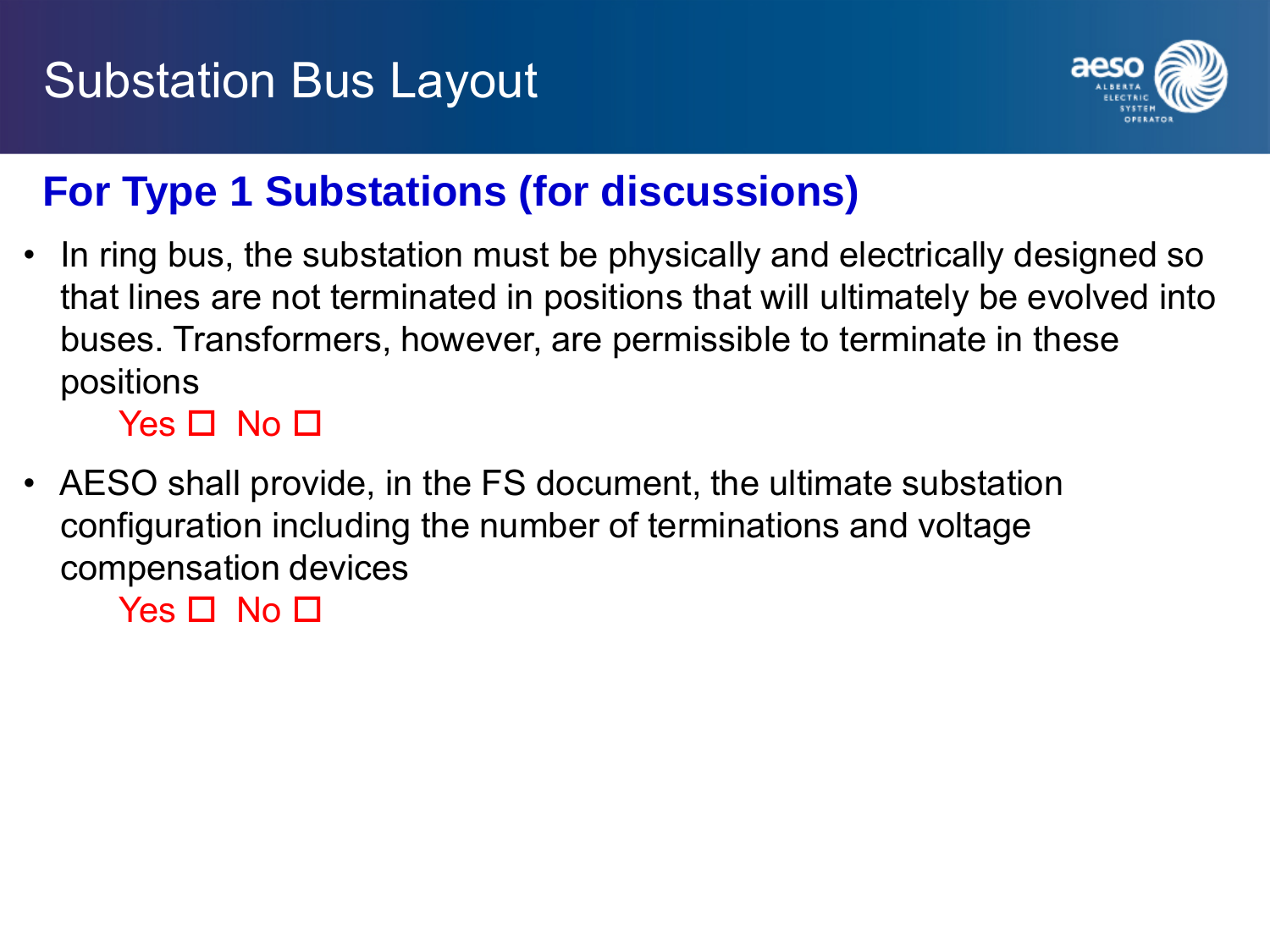

# **Any other points ?**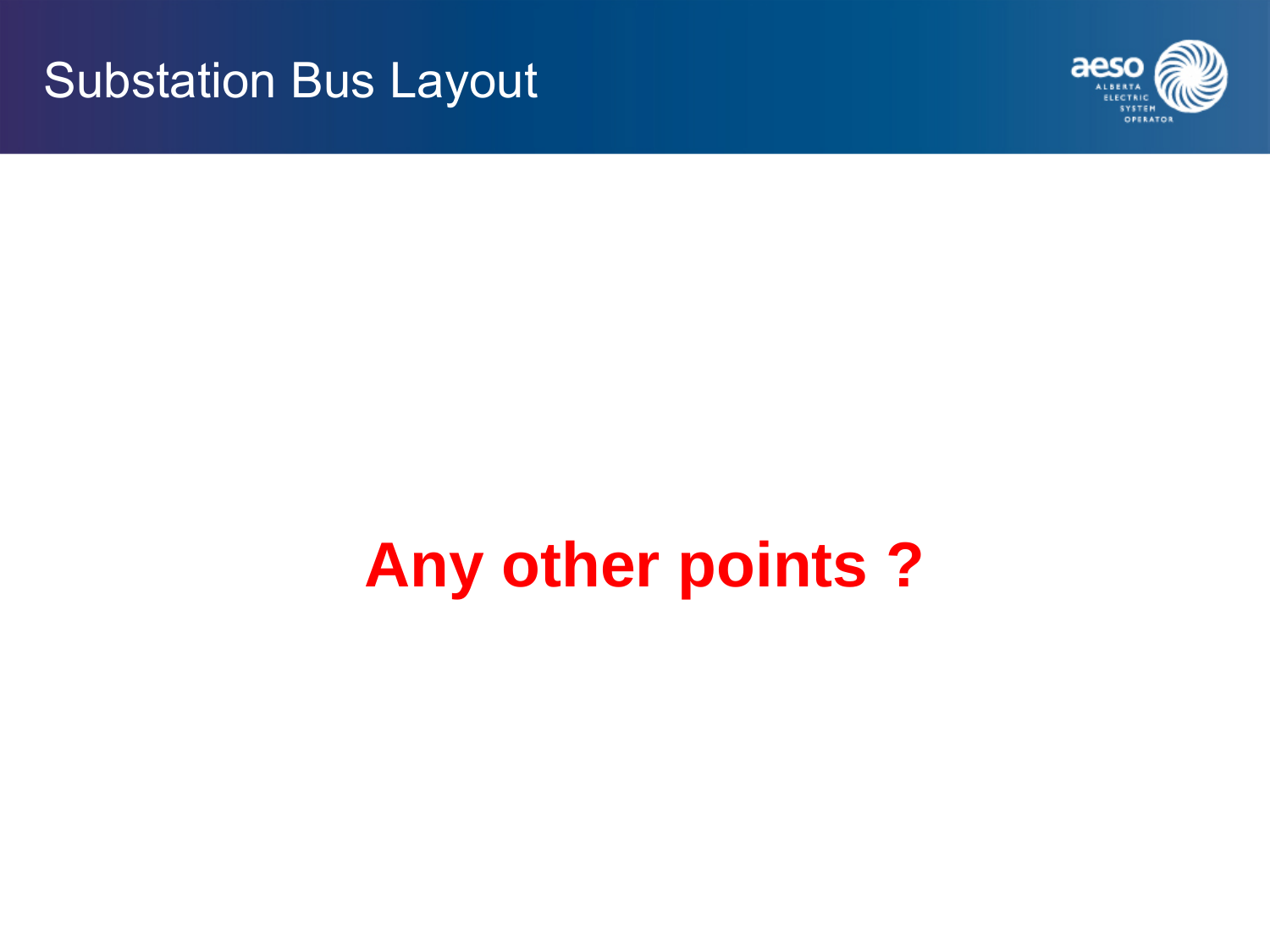# Power Transformers



## **For discussions**

- All transformers should be designed for an in service operating life that is comparable to other electrical apparatus in the same substation  $Yes \Box No \Box$
- Single phase vs. three phase Should we require single phase transformers for circumstances such as
	- The GSU units at very large base load power plants (>800 MW or other values) Yes  $\Box$  No  $\Box$
	- 500/240 kV autotransformers with >800 MVA (or other value) Yes  $\Pi$  No  $\Pi$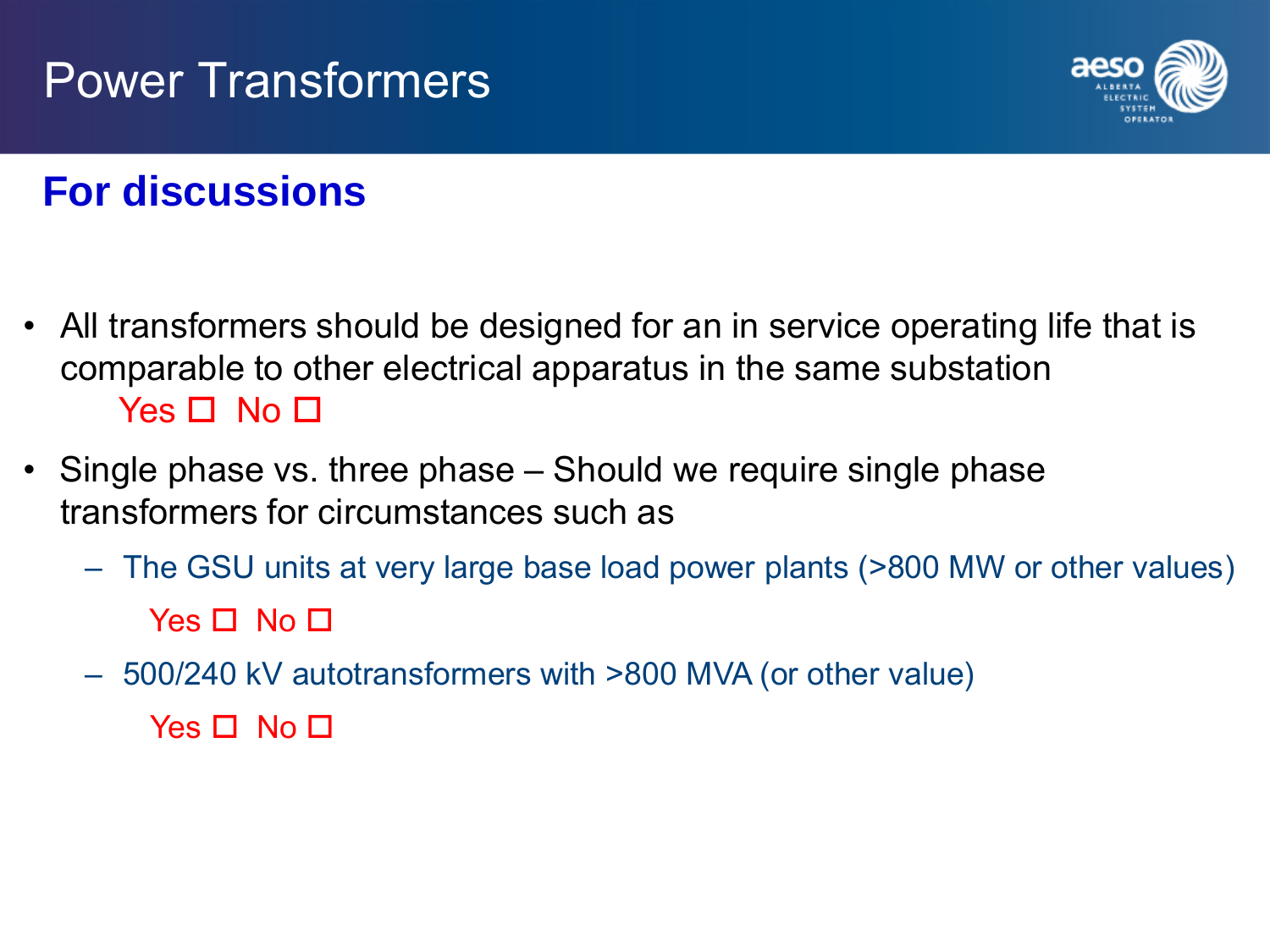

## **Over Voltage Protection (for discussions)**

- All power transformer terminals shall be equipped with surge arresters with adequate protective margins  $Yes \Box No \Box$
- All surge arresters should be installed as close as possible to the transformer bushings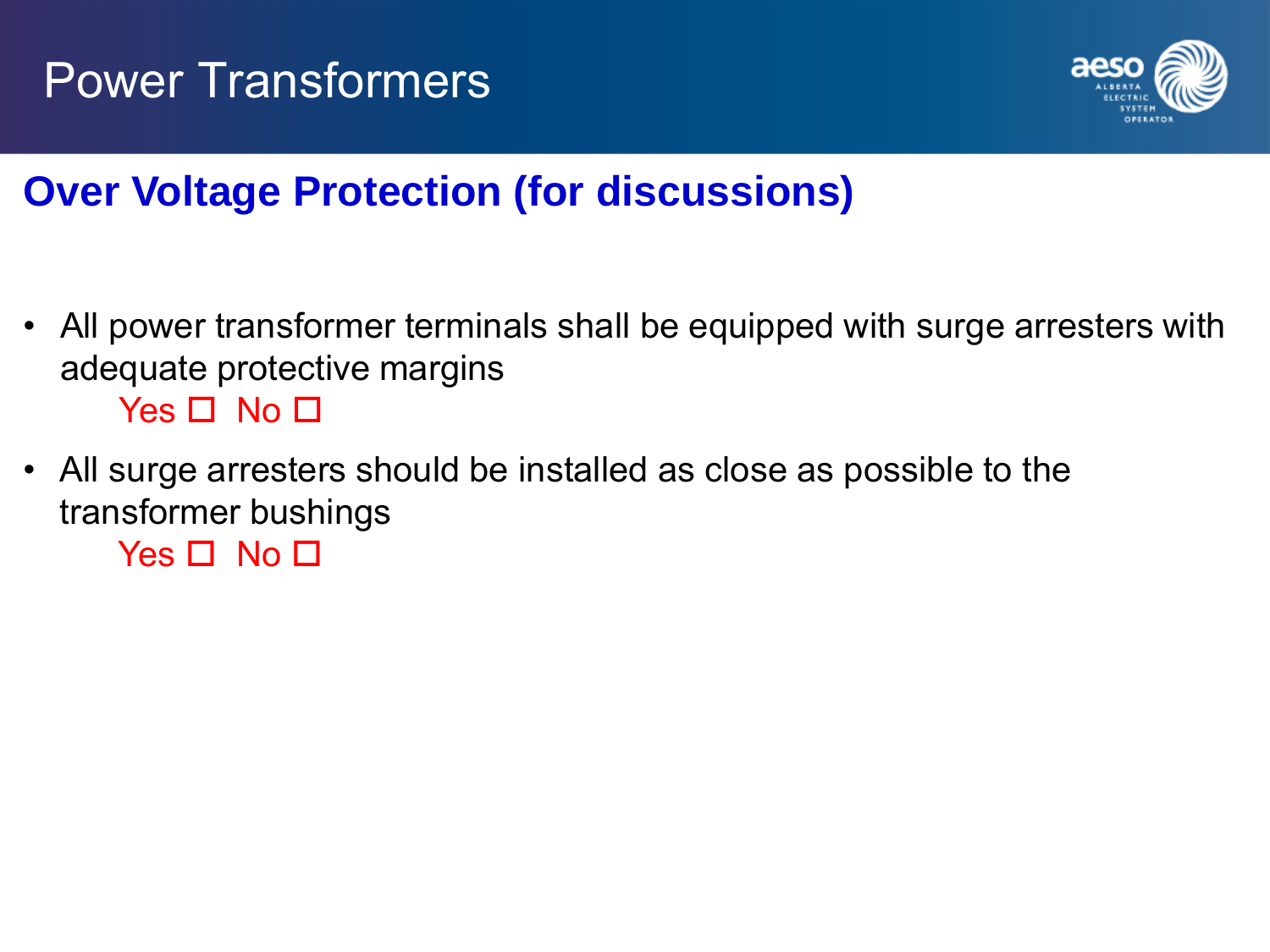

## **Rating and cooling (for discussions)**

• Should we specify how transformers rating is determined for normal operation?

 $Yes \Box No \Box$ 

- Should we specify overloading capability for large power transformers (like >1000 MVA)? The AESO has been specifying 30-minutes and 3.5-hours overloading capability for large transformers with >1,000 MVA Yes  $\Box$  No  $\Box$
- Should we require 55°C rise (instead of  $55/65$ °C or  $65$ °C) for certain sized transformers?

 $Yes \Box No \Box$ 

• Should we require "Full Capacity Below Normal" for all 240/138 and 500/240 kV autotransformers?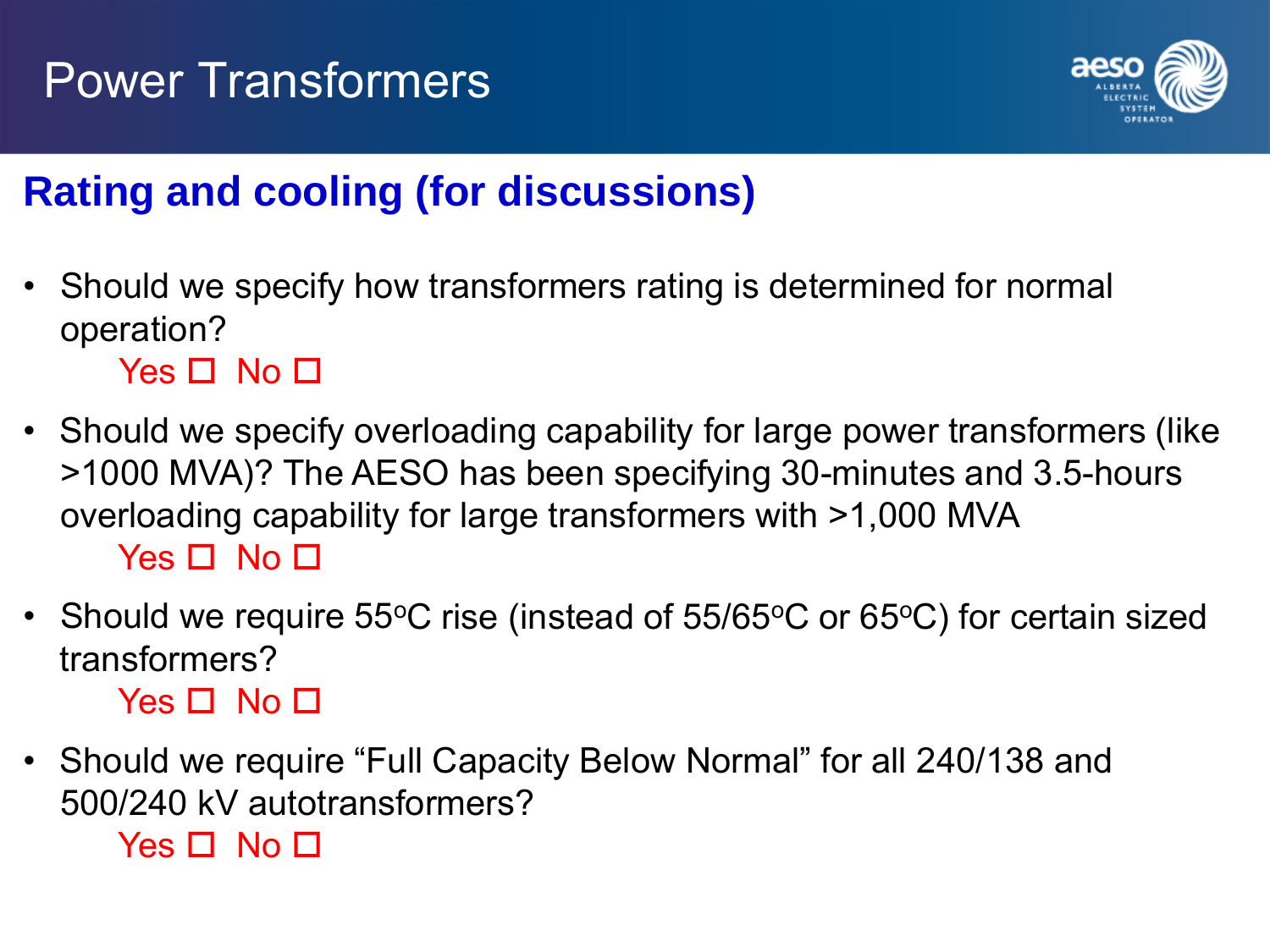# Power Transformers



## **Tap changer (for discussions)**

- Should we require OLTC on any power transformers (except GSUs and 500 kV transformers)?  $Yes \Box No \Box$
- Should we preclude the use of De-Energized Tap Changing for certain transformers?

 $Yes \Box No \Box$ 

- Should we require LTC be always placed at the primary winding (or the wye winding)?  $Yes \Box No \Box$
- Tap range should we require minimum number of steps and the range, or power factor range?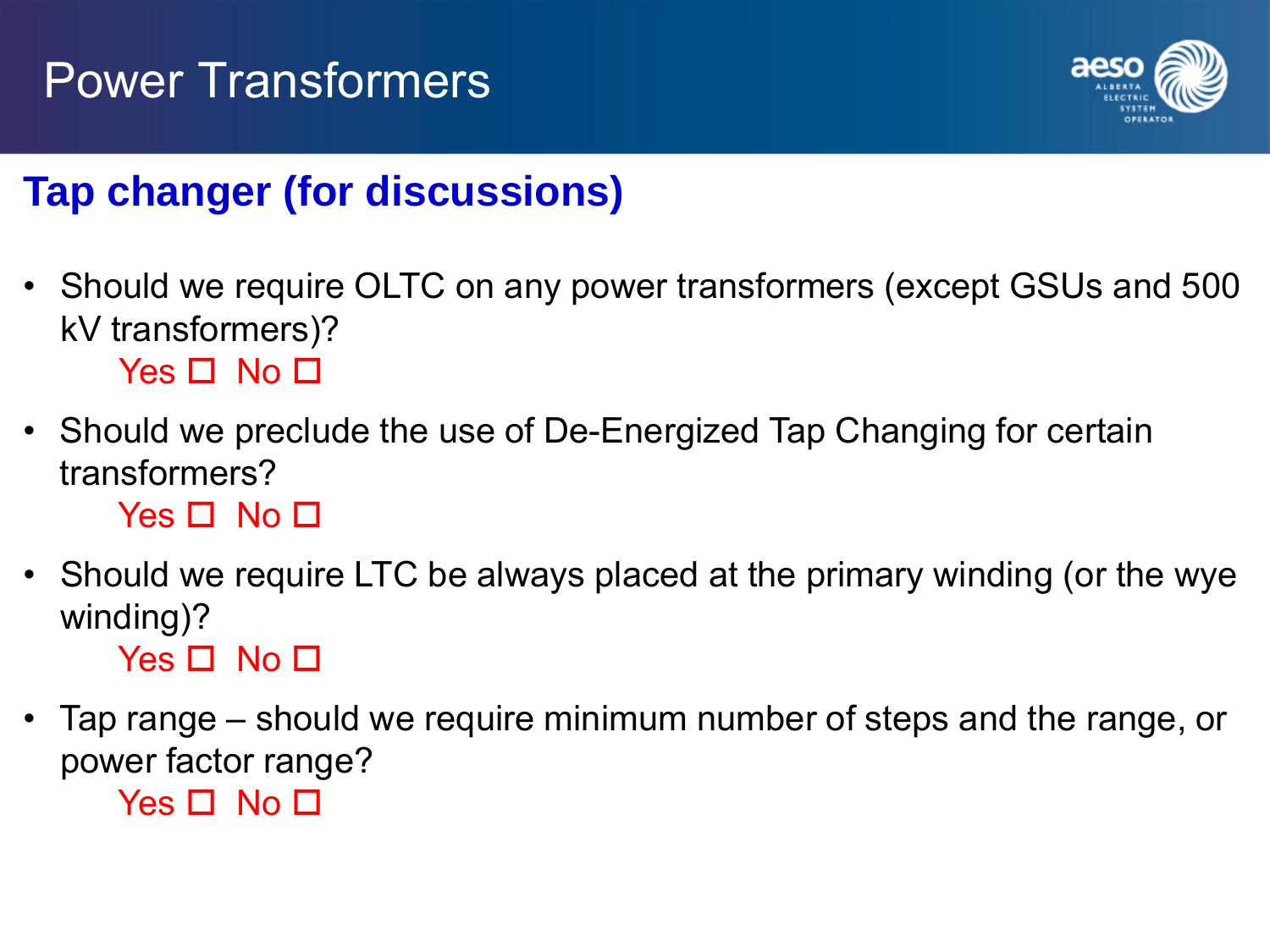



## **Impedance and losses (for discussions)**

• Should we require a transformer loss study be conducted for all 500 kV or other voltage level transformers?

 $Yes \Box No \Box$ 

- Should we specify an acceptable range of impedance?  $Yes \Box No \Box$
- Should we require that no-load loss, load loss and auxiliary loss must be all considered when conducting loss studies?

 $Yes \Box No \Box$ 

• Should we mention IEEE Standard C57.120 as the transformer loss evaluation method?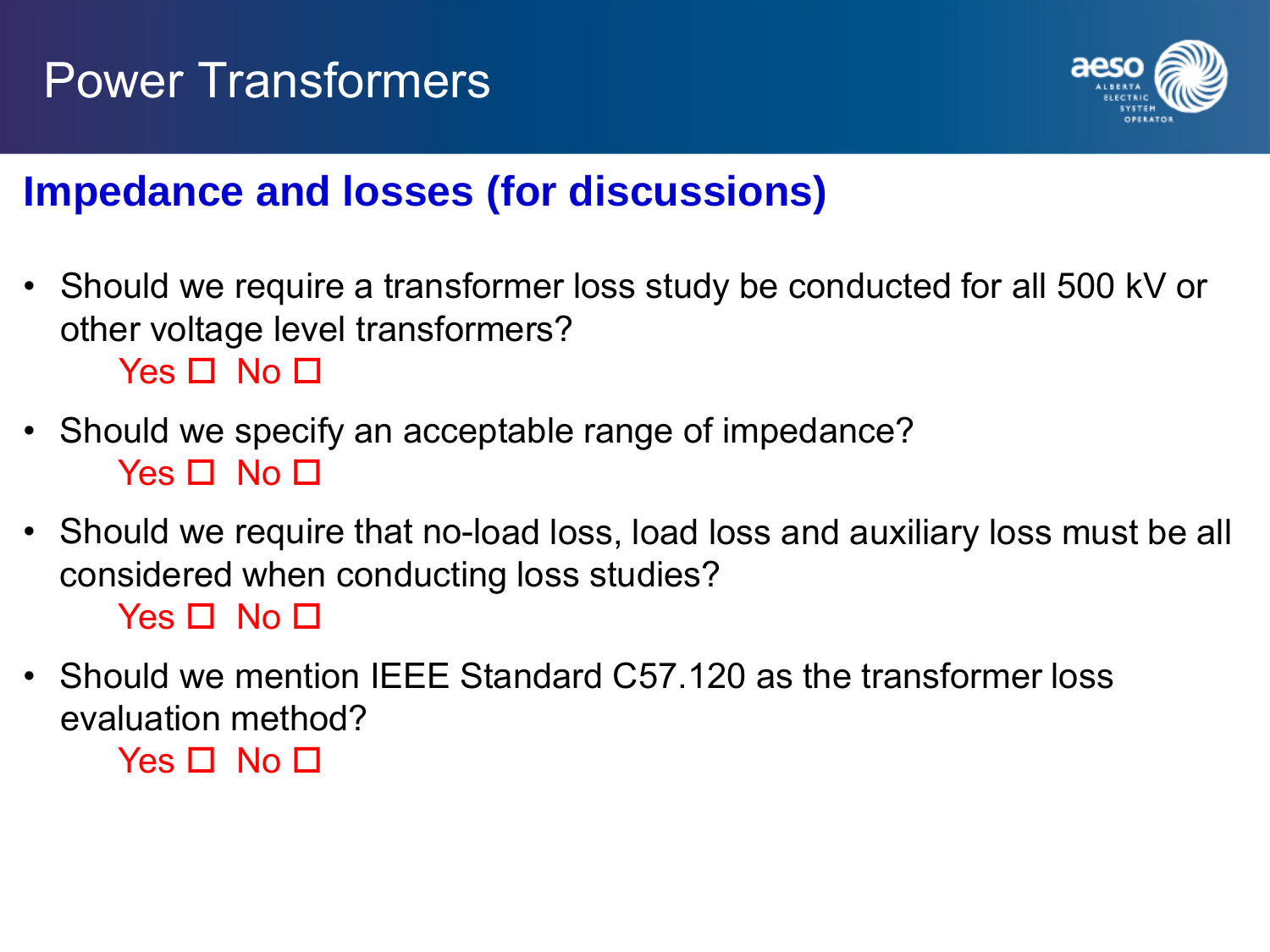

## **Short circuit withstand (for discussions)**

- Should we specify that "transformers shall withstand, without damage, the mechanical and thermal stresses by external faults"?  $Yes \Box No \Box$
- Should we specify at least 2 seconds for short circuit duration?  $Yes \Box No \Box$

## **Parallel operation**

• Under what conditions do we allow parallel operation of transformers in a substation?

## **GMD and GIC**

• Do we need any special requirements for geomagnetical disturbance?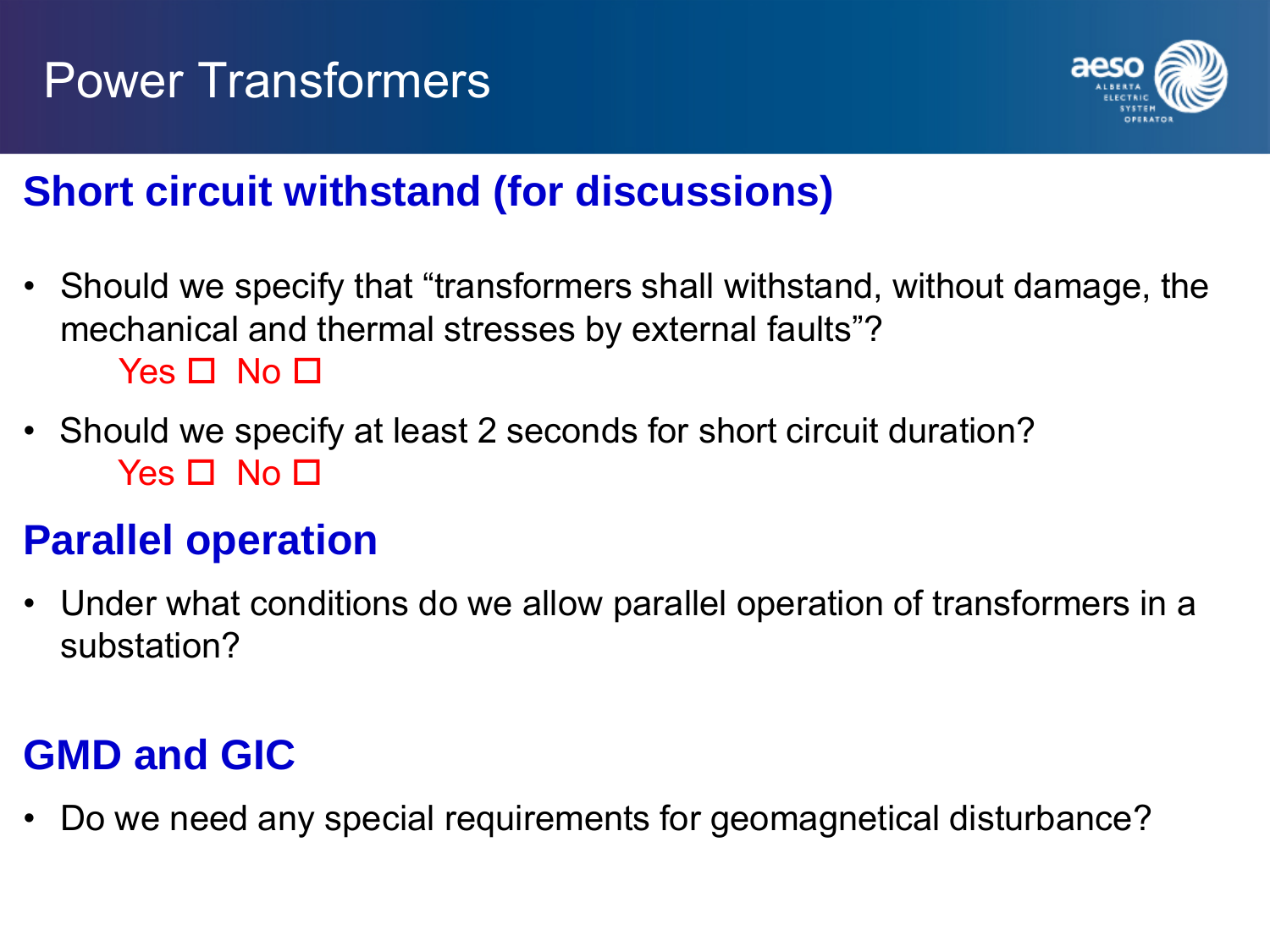# Shunt Capacitor Bank



### **For discussions**

- Under what condition do we require a shunt capacitor to be connected to a diameter between buses?
- Shunt capacitor banks must be solidly grounded with the neutral grounded at a single point
- For multiple parallel capacitor banks which are switched back-to-back, each bank shall have a circuit breaker
- H-coupled capacitor banks must have unbalance protection, both alarm and trip function
- Should we require that a TRV study be done for each project having capacitor bank(s) to determine the use of series reactors or other schemes (such as pre-insertion resistors) to limit the switching transient overvoltage and resonance?
- Any other points from WG members?